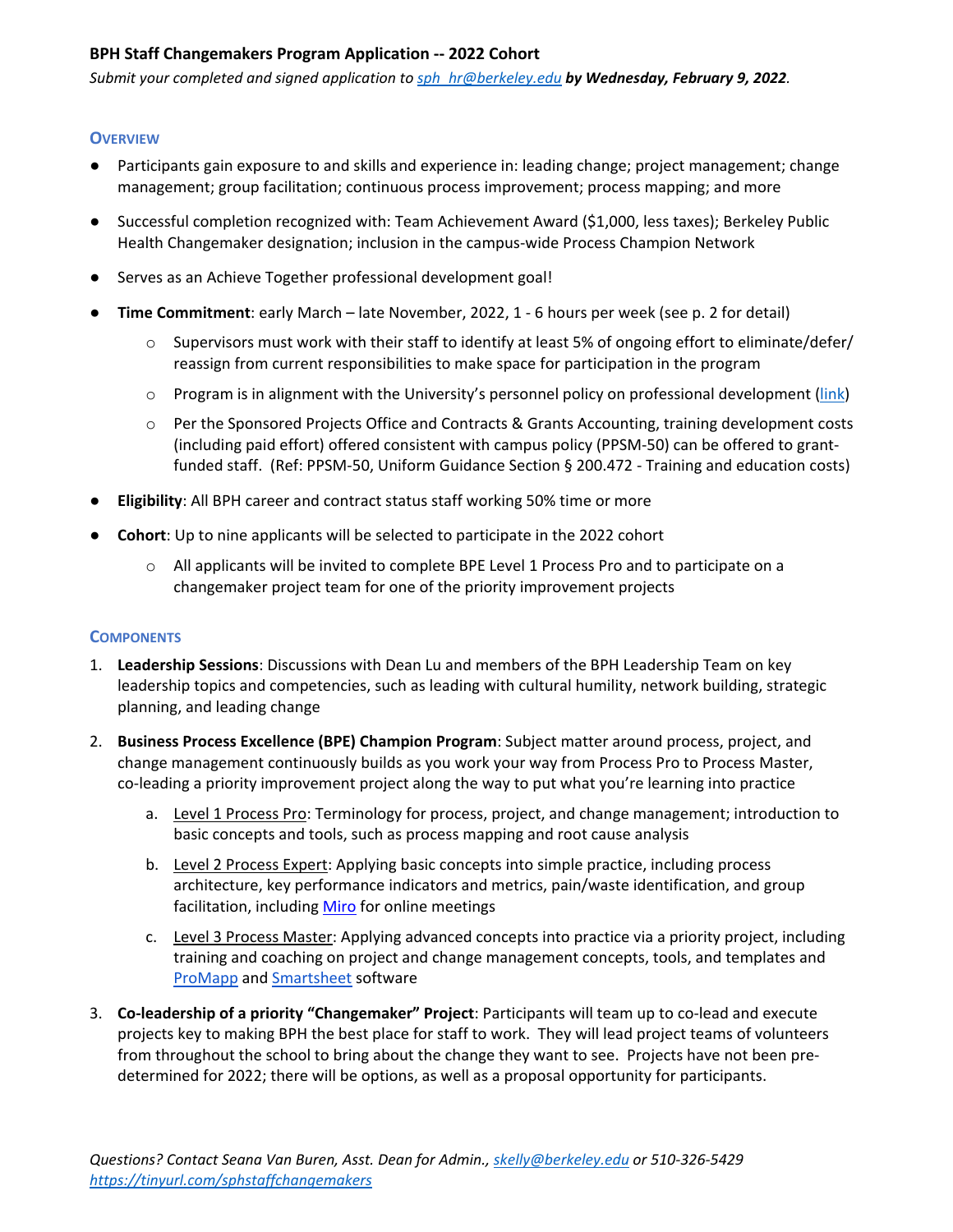## **BPH Staff Changemakers Program Application -- 2022 Cohort**

*Submit your completed and signed application to [sph\\_hr@berkeley.edu](mailto:sph_hr@berkeley.edu) by Wednesday, February 9, 2022.* 

#### **TIMELINE**

| <b>Activity</b>                                                           | <b>General Timeframe</b>       | <b>Estimated Time Commitment</b>                                                                                               | <b>Setting</b>                                                   |
|---------------------------------------------------------------------------|--------------------------------|--------------------------------------------------------------------------------------------------------------------------------|------------------------------------------------------------------|
| Kick-off meeting - including<br>participants & their supervisors          | early March                    | 60 min.                                                                                                                        | Zoom                                                             |
| Leadership Session #1<br>(with Ché Abrams)                                | mid-March                      | 90 min., plus pre/post<br>reading/activity                                                                                     | In-person*                                                       |
| <b>BPE Level 1 Process Pro</b>                                            | mid-March - early April        | $3 - 5$ hrs.                                                                                                                   | Self-paced online courses                                        |
| <b>BPE Level 2 Process Expert</b>                                         | mid-April - early May          | 6 half-day sessions of<br>instructor-led training and<br>exercises                                                             | At least two sessions<br>in-person, with others<br>via Zoom      |
| Project Proposal & Selection                                              | early May                      | 60 min. meeting, plus more<br>time if proposing a project                                                                      | Zoom                                                             |
| Leadership Session #2<br>(with Quin Hussey)                               | May                            | 90 min., plus pre/post<br>reading/activity                                                                                     | In-person*                                                       |
| BPE Level 3 Process Master &<br>Changemaker Project<br>Leadership         | $mid-May -$<br>early September | $8 - 12$ hrs. training, including<br>ProMapp & Smartsheet, and<br>50+ hours project leadership,<br>implementation, & close-out | Zoom, in-person, and/or<br>hybrid - project teams'<br>discretion |
| Mid-program check-in meeting                                              | June                           | 60 min.                                                                                                                        | TBD Zoom or in-person                                            |
| Leadership Session #3<br>(with Anne Clayman)                              | September                      | 90 min., plus pre/post<br>reading/activity                                                                                     | In-person*                                                       |
| Leadership Session #4<br>(with Michael Lu)                                | October                        | 90 min., plus pre/post<br>reading/activity                                                                                     | In-person*                                                       |
| Leadership Session #5<br>(with Seana Van Buren)                           | October                        | 90 min., plus pre/post<br>reading/activity                                                                                     | In-person*                                                       |
| Program feedback meeting                                                  | November                       | 60 min.                                                                                                                        | TBD Zoom or in-person                                            |
| Showcase & Celebration -<br>including participants & their<br>supervisors | late 2022/early 2023           | 2 hrs.                                                                                                                         | In-person*                                                       |

*\*as pandemic conditions allow*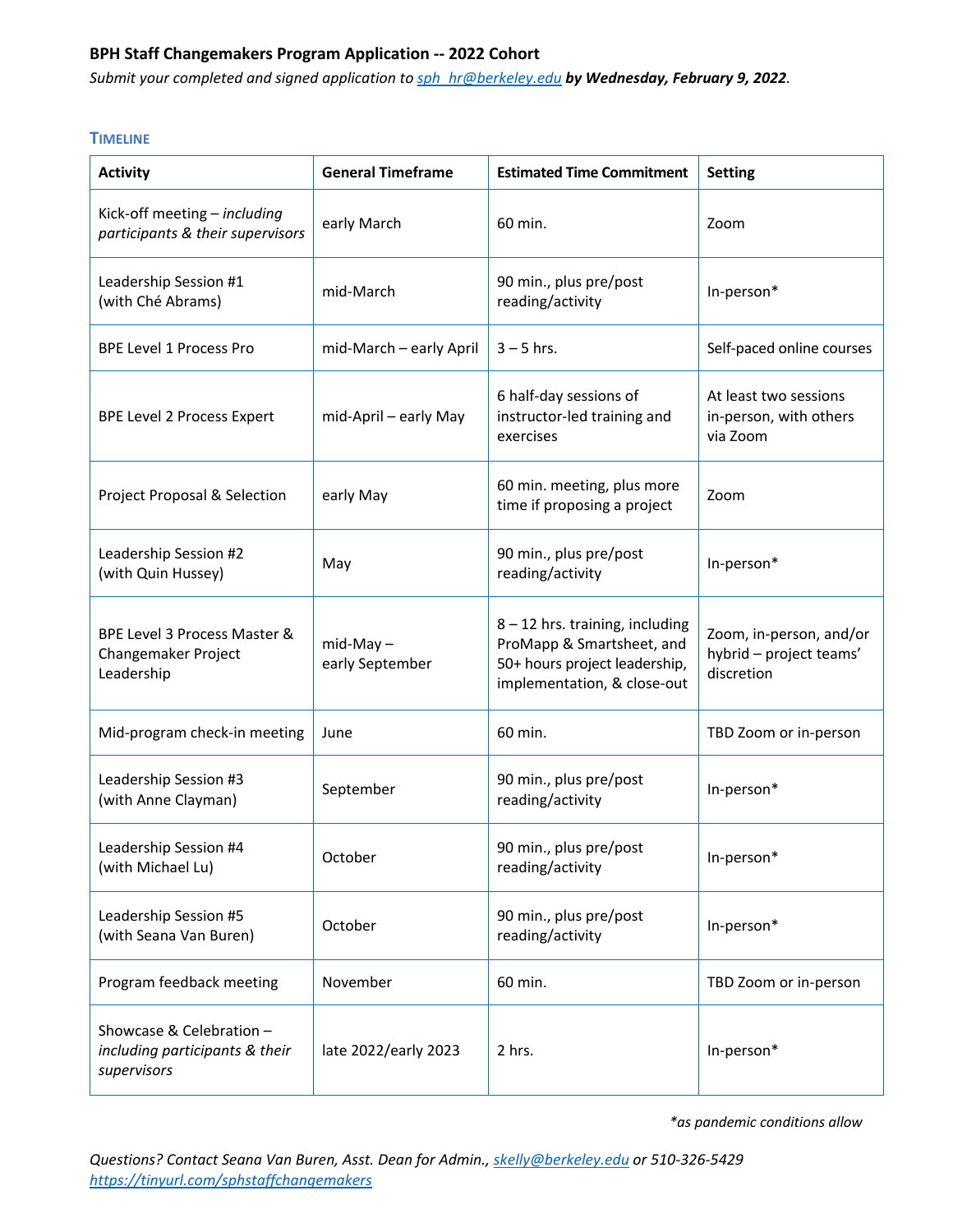Berkeley Public

# **BPH Staff Changemakers Program Application — 2022 Cohort**

| Name:                               | Email:                     |  |  |
|-------------------------------------|----------------------------|--|--|
| Unit (program, center, team, etc.): |                            |  |  |
| Role (e.g., working title):         |                            |  |  |
| <b>Supervisor's Name:</b>           | <b>Supervisor's Email:</b> |  |  |
| Applicant's signature               | Date                       |  |  |
| Supervisor's signature              | Date                       |  |  |

**In 500 words or less, please describe why you want to participate in the Staff Changemakers Program, how you might benefit from it, and how our school might benefit if you are selected to participate:**